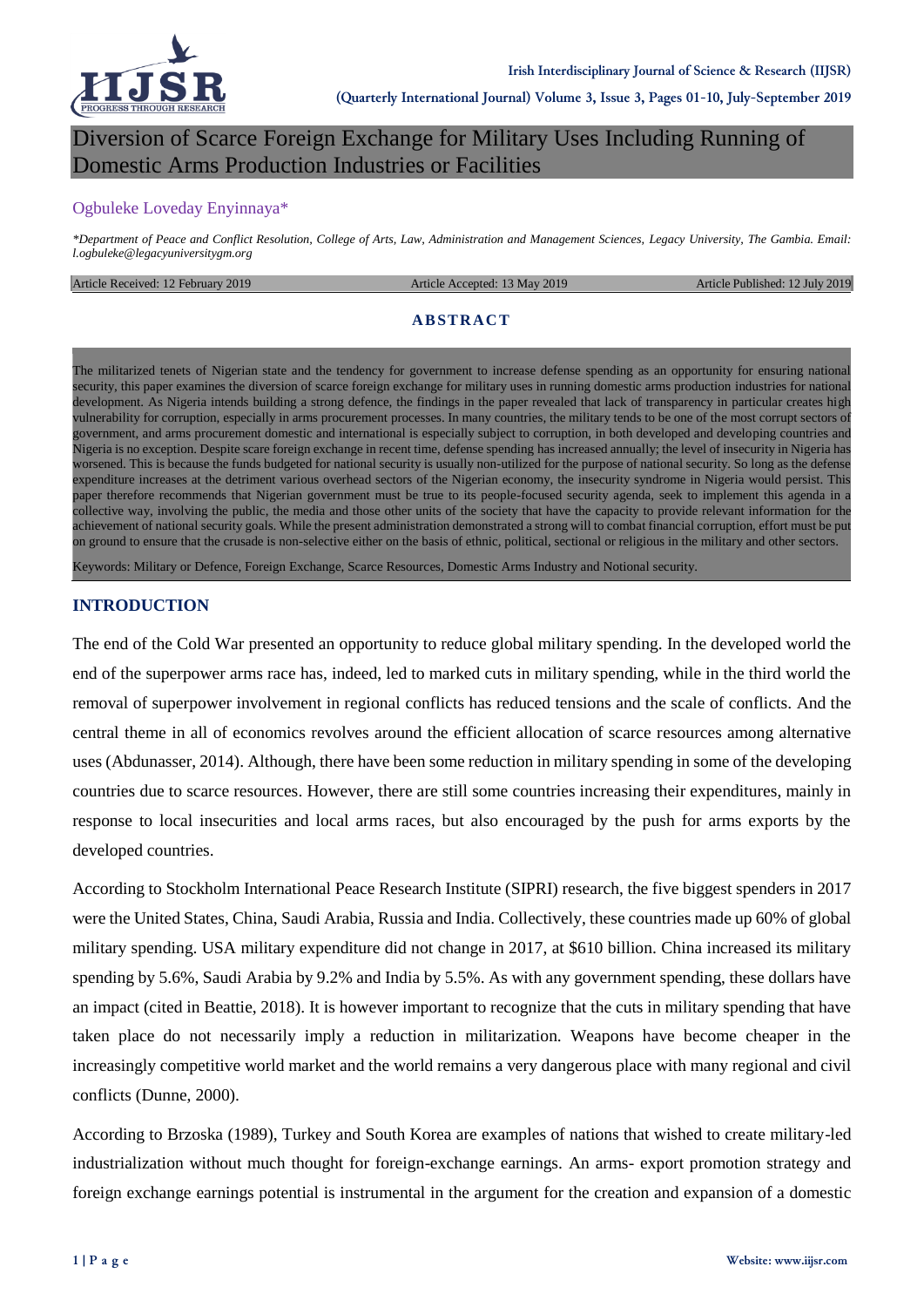



**(Quarterly International Journal) Volume 3, Issue 3, Pages 01-10, July-September 2019**

arms industry. Brazil, for example, whose domestic arms needs always have been modest because it does not face any substantial external security threat, arms exports would permit the subsidization of domestic production runs, would thereby permit unit cost reductions, and would even result in foreign-exchange earnings and therefore ease balance-of- payment difficulties for the country.

In South Africa, the dependent upon imports for most of its military equipment; it also boasts a domestic arms industry that produces a range of modern military products. The small arms component of the South African industry comprises less than 10 manufacturers and their output is insignificant in terms of the global small arms trade. South Africa is the only country in Sub-Saharan Africa that exports substantial volumes of arms, and it is the biggest exporter of conventional arms within the African continent. For example, in 2006 South Africa exported 4 armoured cars to Burkina Faso, 8 mine-protected and 47 armoured vehicles to Senegal, and 4 mine-protected vehicles to Ghana. In 2007, South Africa sold anti-tank missiles to Algeria. According to Africa Europe Faith & Justice Network (AEFJN) (2010), South African conventional weapons to other countries on the continent over the course of 2008 and 2009. Some key transactions to notice are the isolated yet relatively massive sales of arms to Sudan in 2008 and to Uganda, Kenya, and Senegal in 2009.

South Africa was the 19th largest arms exporter globally in the period from 2012 to 2016, particularly due to its sales contracts with African armed forces. According to annual reports of the South African National Conventional Arms Control Committee (NCACC), South Africa supplied arms, ammunition and armoured vehicles, as well as surveillance and military technology to both Saudi Arabia and the UAE in 2016 and 2017, amounting to more than three billion Rands, while the two states were deeply embroiled in Yemen, with devastating humanitarian consequences. Evidence of South African military equipment being used in Yemen by the coalition emerged as early as 2015 when footage was broadcast by Al Masirah news channel of a Seeker II unmanned aerial vehicle that had been downed. The images indicate a plate worded: 'Made in South Africa Carl Zeiss Optronics Pty Ltd' (Zeenat, 2018). Through these exports, South African Defence industries earned a substantial amount of foreign exchange for the country. The economic impact of defense expenditure in less developed countries (LDCs) like Nigeria has being a subject of extensive debate.

Nigeria is however dependent upon imports for most of her military equipment, also, the running of domestic production equally rely on importation. Thus, scare foreign exchange had been diverted for military uses in order to meet the country defence needs. The inception of Defence Industry Corporation of Nigeria (DICON) in 1964 with a mandate to develop the capacity for local arms production in support of the Nigerian Armed Forces has not yielded any appreciable effort. DICON has so far achieved limited licensed production of small arms, ammunition and hand grenades until poor funding, dilapidated facilities and lack of patronage compelled it to retrench its staff and close several of its factories and workshops. Barnett (1992) aptly says that DICON had become a shadow of itself operating at less than 20 per cent capacity and producing essentially, products it was not designed for.

It is against this backdrop that this paper examines the impacts of diverting scarce foreign exchange for military uses including the running of domestic arms production in Nigeria defence industry. Particularly, it seeks to demonstrate that corruption is a major hindrance to arms production in Nigeria defence industry with a particular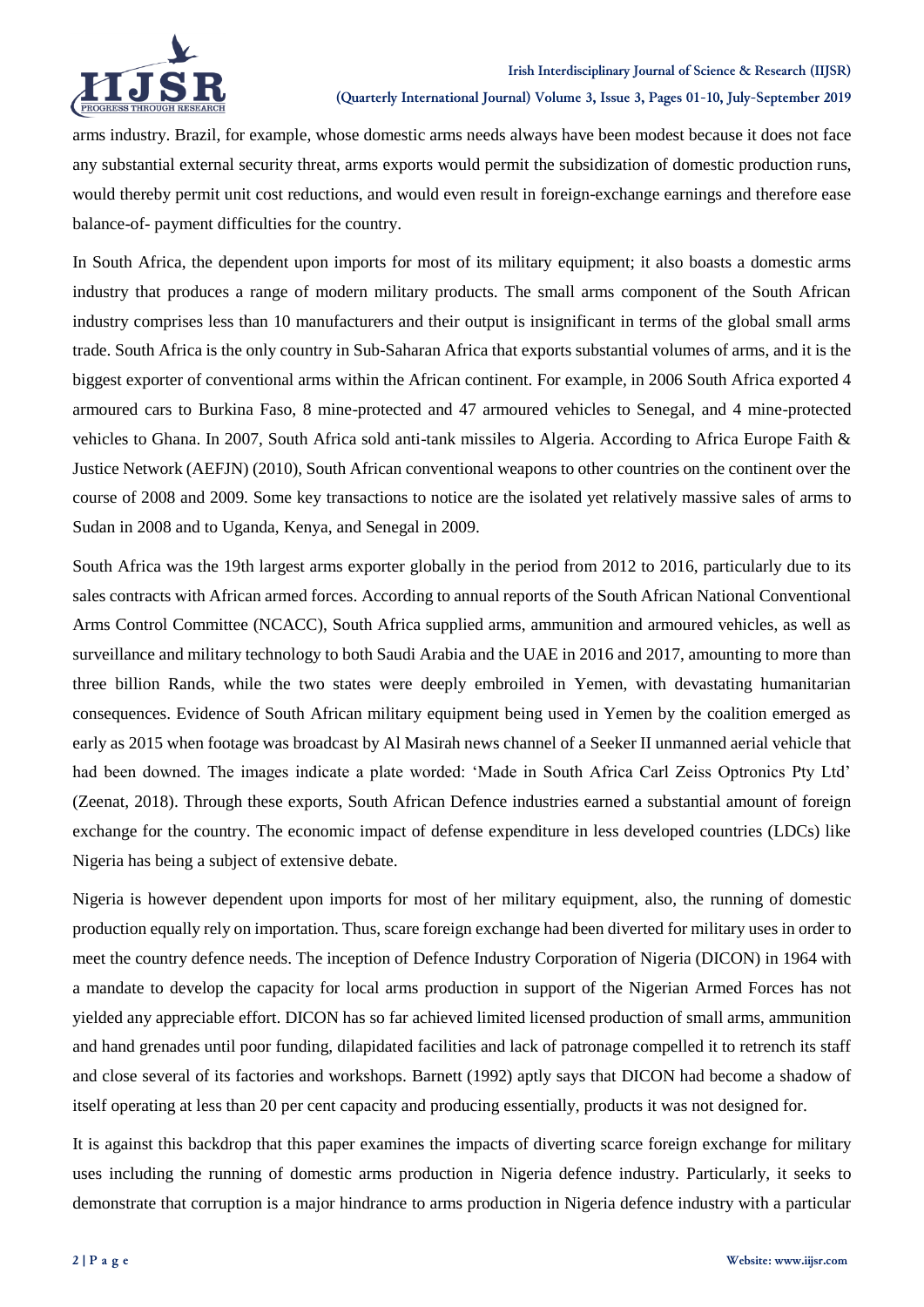

reference to DICON. The paper will therefore cover conceptual definitions, arms industries and production and diversion of scarce foreign exchange and domestic arms production industry.

#### **CONCEPTUAL DEFINITIONS**

#### *Military*

Military usually refers generally to a country"s armed forces or sometimes, more specifically, to the senior officers who command them. In general, it refers to the physicality of armed forces, their personnel, equipment, and physical area, which they occupy. According to Dada and Elimian (2014), military originally refer only to soldiers, but it now broadened to apply to land forces in general and anything to do with their profession. However, at about the time of the Napoleonic wars, the "military" began to be used in reference to armed forces as a whole and the 21st century expressions like "military service", military intelligence" and "military history" encompass naval, marine and air force aspects.

#### *Foreign Exchange*

According to Akinjide (2013), foreign exchange consists of trading one type o currency for another. Unlike other financial markets, the foreign exchange market has no physical location and no central exchange. Thus, foreign exchange is the transaction of international monetary business, as between governments and business of different countries. That is the system by which one currency is exchange for another; enables international transactions to take place.

Foreign exchange, or forex, is the conversion of one country's currency into another. In a free economy, a country's currency is valued according to the laws of supply and demand (Nick, 2019). In other words, a currency's value can be pegged to another country's currency, such as the U.S. dollar, or even to a basket of currencies. A country's currency value may also be set by the country's government. Therefore, foreign exchange trading is essentially the trading of the currency from two countries against each other for goods and services.

#### *Arms Industry*

The arms industry is a global business that manufactures weapons and military technology and equipment. It consists of commercial industry involved in research, development, production, and the service of military material, equipment, and facilities. Arms producing companies also referred to as defence contractors or military industry, produce arms mainly for the armed forces of [states.](http://en.wikipedia.org/wiki/State_(polity)) Departments of government also operate in the arms industry, buying and selling weapons, munitions and other military items. Products include guns, ammunition, missiles, military aircraft, military vehicles, ships, electronic systems, and more. The arms industry also conducts significant research and development and provides other logistics and operations support.

According to (Stephanie, 2001), the bulk of arms production is controlled by a small group of countries; the more technologically sophisticated the weapons system, the fewer the producers. In general, the existence of a large military to provide an adequate market, combined with sufficient national income and a sizeable population to support the necessary infrastructure, is necessary for a State to produce major weapons systems over the long term,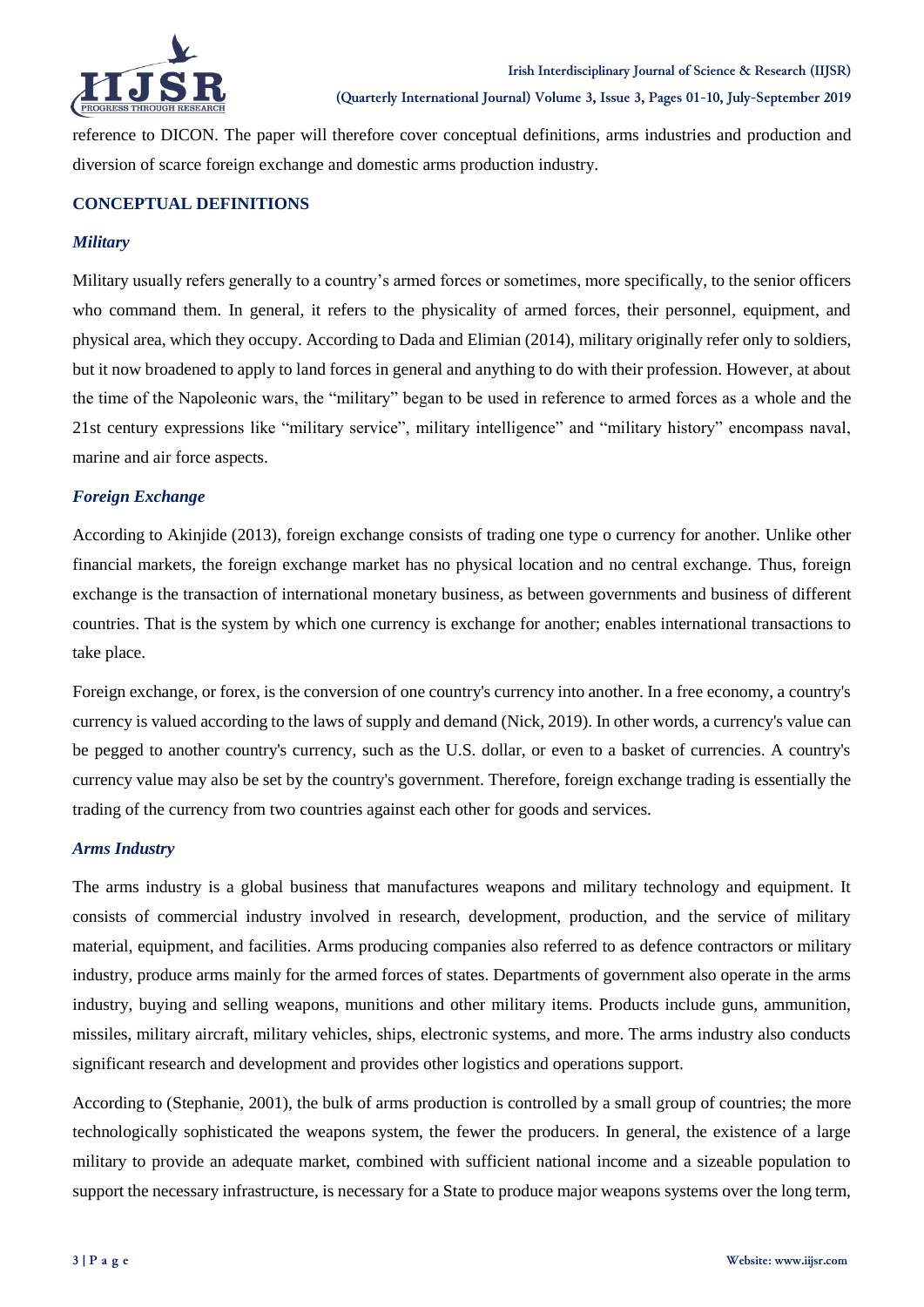

as well as to achieve the requisite quantity and sophistication of the product. In addition to these factors, one should note the need for a sufficiently high level of technological development. It has also been observed that the availability of foreign exchange is an important pre-condition for the development of an armaments industry (Robert and Frederiksen, 2007).

## **DOMESTIC ARMS INDUSTRY IN NIGERIA**

According to Africa Facts, on African Countries That Manufacture Some of Their Own Weapons, Nigeria manufactured weapons as early as the 1960s, due to the establishment of the Defense Industries Corporation (DIC). In fact, Nigeria developed its own version of the Automatic Kalashnikov 47 (AK47). The Director General of the Defense Industries Corporation of Nigeria (DICON) stated that "the Nigerian new rifle was named after Obasanjo because the president was the second sitting Head of State to visit DICON after General Yakubu Gowon."

Nigeria"s domestic defence industry is under-developed, according to a July 12 Report of the Defence Web, as most of its major equipment is imported. The country's defence capabilities are limited to the production of small arms and ammunition, and aircraft maintenance and repair services. The domestic defence industry comprises state-owned companies including DICON, specializing in the production of small arms and ammunition, and Dornier Aviation Nigeria AIEP Limited (DANA), which provides aircraft maintenance and services. As a result, the country imports defence equipment such as aircraft, missiles, and armoured vehicles, which domestic suppliers do not supply. As the country does not spend a significant amount of its defence budget on advanced technology, and research and development, the domestic defence market remains under-developed, the report said.

However, this is slowly changing – Nigeria recently unveiled the first of at least two indigenously produced Seaward Defence Boats and a locally manufactured armoured personnel carrier and local defence and security firm Mekahog is in the process of setting up an armoured vehicle factory.

With a defence budget of US\$2.3 billion in 2014, Nigeria invests only 1.5% of its GDP towards defence; an average of 16.5% of the defence budget was allocated for capital expenditure, representing a relatively low allocation for the purchase of equipment, and high-technology arms and ammunition. As a result, the country"s relatively small defence budget does not attract foreign defence companies, and the prohibition of foreign direct investment in the defence sector also acts as a barrier to market entry for foreign suppliers.

In 2015, Nigerian President Muhammadu Buhari had said his country plans to ramp up the domestic production of weapons for its armed forces, in an effort to cut the country's dependence on imported arms. Buhari said he wanted an overhaul of the Defence Industries Corporation of Nigeria (DICON), a military division responsible for weapons production which was set up in 1964 but has fallen into decline. The division's factory in the northern city of Kaduna now mainly produces rifles and civilian tools, said Buhari's spokesman Garba Shehu, adding that defence chiefs had been asked to "re-engineer" DICON. "We must evolve viable mechanisms for near self-sufficiency in military equipment and logistics production complemented only by very advanced foreign technologies," said Buhari, a former military ruler. Buhari said Nigeria's dependence on other countries for critical military equipment was unacceptable. The administration led by his predecessor, Goodluck Jonathan, turned to foreign suppliers. Like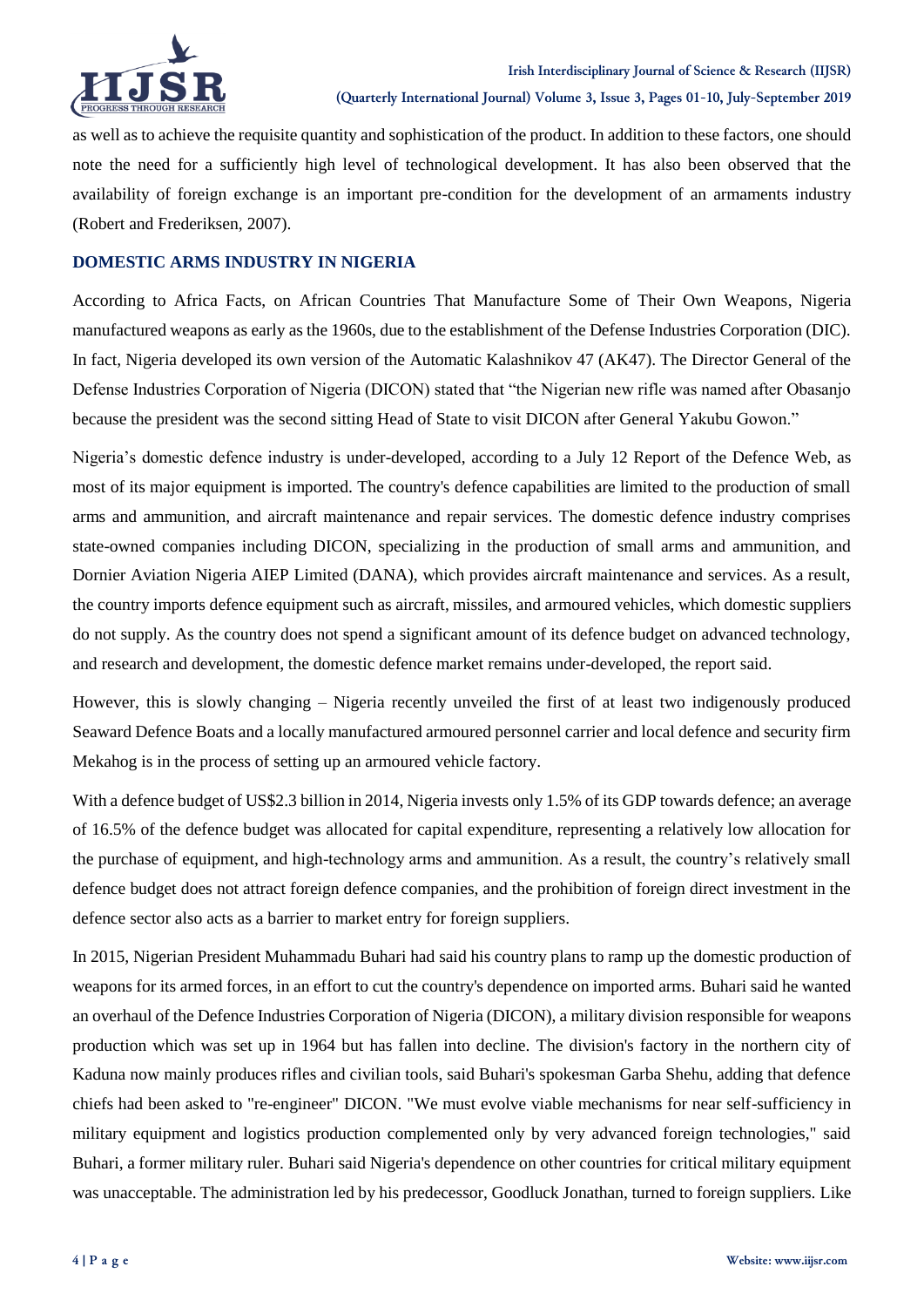

every other predecessors, his words or actions end up on theories without practically executed. The lack of a clear political framework or vision became particularly apparent since the inception of fourth republic 1999 till date.

### **EFFECTS OF DIVERTING SCARCE FOREIGN EXCHANGE FOR MILITARY SPENDING**

The scarcity of resources leads economists to suggest that large defense expenditures undertaken by governments reduces the resources available for investment in other more productive sectors of the economy, and thus will lead to a slowdown in growth Benoit, 1978). Therefore, military spending is one area where there is no private solution to replace the public purse. No single corporation or group of citizens is sufficiently motivated enough to take financial responsibility for the cost of having a military (Beattie, 2018). Adam Smith identified the defense of society as one of the primary functions of government and justification for reasonable taxation. Essentially, the government is acting on behalf of the public to ensure that the military is sufficiently well resourced to defend the nation for national development. In practice, however, defending the nation expands to defending a nation"s strategic interests, and the whole concept of "sufficient" is up for debate as other nations also bulk up their militaries.

To back the aforementioned, Brzoska (1983) was one of the first to emphasize the importance of military expenditure as a component of external debt in developing countries. He estimated that in 1979 expenditure on arms was responsible for 20% to 30% of external debt in developing countries. Looney and Frederiksen (1986) use factor analysis to categories developing countries as resource constrained and unconstrained in 1970 and 1982 and find that unconstrained countries are able to support a higher level of arms imports. Looney (1989) examined how military expenditure and arms imports contributed to external debt for 61 developing countries using models for the determinants of arms imports, military expenditure and external debt and running two stage least squares for the whole sample as well as sub-samples of resource constrained and unconstrained countries. He found arms imports to have a positive impact on the external debt of developing countries. In a later study, Looney (1998) found that higher defence spending affects the capability of external borrowing in Pakistan. In a study indirectly related to this literature, Bruck (2000) found that the civil war in Mozambique has generated a higher external debt burden.

However, the ability of governments to spend on social, economic and infrastructural programs is hampered as increasing amounts of revenue are tied to public and publicly guaranteed debt servicing. For many Third World countries, debt servicing and military expenditure take up 40-80% of all central government revenue, leaving very little for other essential needs. Conflicts, particularly intra-state conflicts, increase as a result of development failures; this has a spill-over effect on inter-state relationships.

Thus, Arms imports, particularly in the Third World and in some European countries, have been a major contributory factor toward debt creation. While many of these debts were incurred by military and autocratic regimes, payments often have to be made by successive democratic governments. According to United Nations Development Programme (UNDP) (1994), some of the world"s poorest countries use their scarce foreign exchange resource to purchase weapons and spend more on their military than on the people"s education and health. Indeed in 2002, world military spending equalled the income of almost half the world's population. The cost of military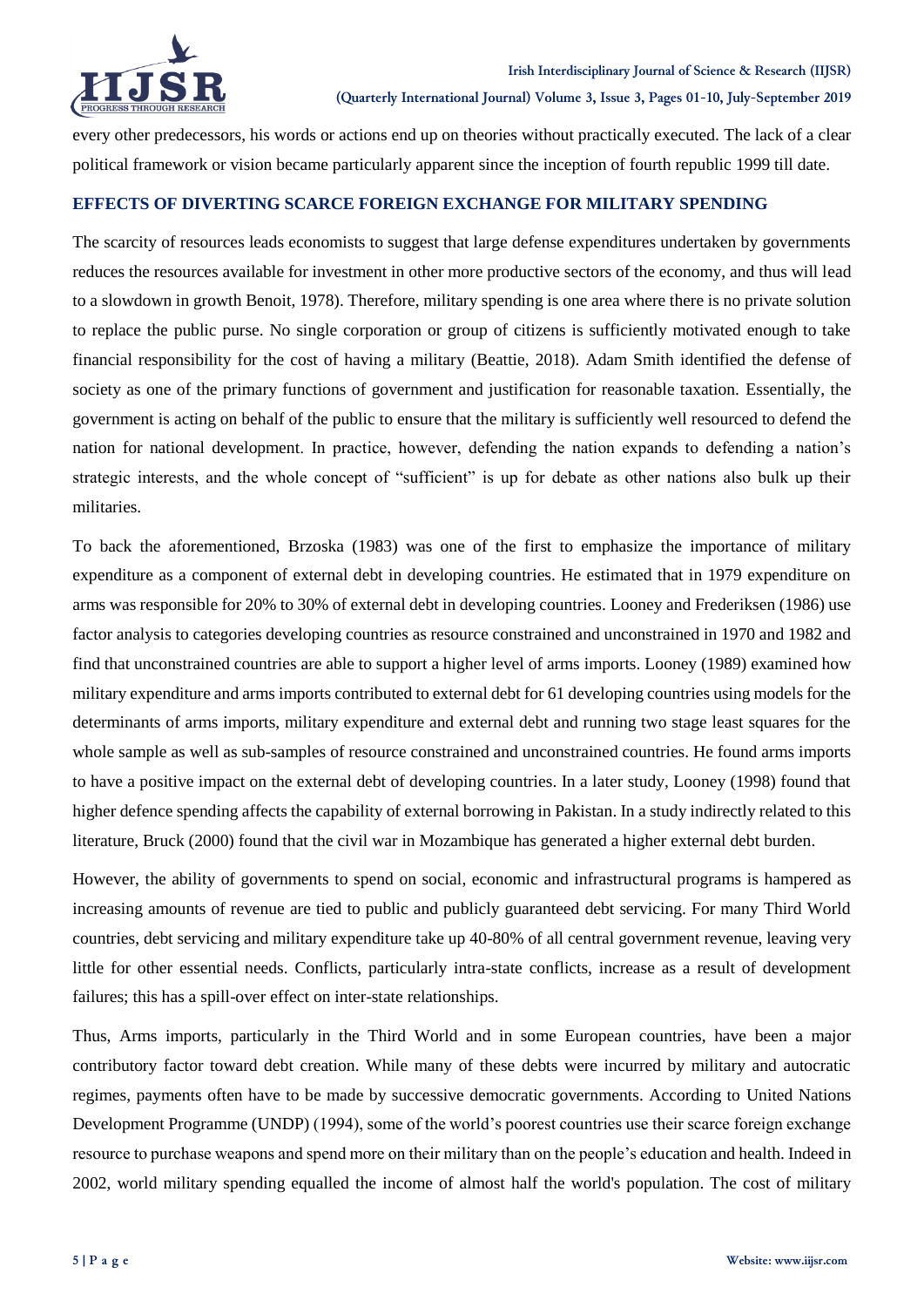

security in terms of resources foregone from economic and social development is huge and this sacrifice has not necessarily been justified in terms of national security.

Since military expenditure is a budget item that needs to be financed. If taxation is not sufficient to finance military expenditure, a budget deficit will ensue. If the means to finance deficits domestically is limited, budget deficits may create a need for foreign borrowing and thus debt accumulation. Second, a component of military expenditure may be allocated to arms imports, which will require foreign exchange. If the country lacks foreign exchange, it will need to borrow externally, contributing to external debt (Dunne, Perlo-Freeman and Soydan, 2004, 2004). Third, indigenous arms production may generate demand for foreign exchange in the form of high-tech imported intermediate inputs and machinery (Gunluk-Senesen, 2004).

For instance, the increase in defense spending in Nigeria due to increase in internal resistance and threat is an issue of concern to many Nigerians and other stakeholders in the Nigerian economy. According to the World Bank (2010), the military expenditure (% of GDP) In Nigeria in 2008 was 0.78, in 2009, it was 0.89 and in 2010, it stood at 1.00. Nigeria's security bills have risen to 20 percent of spending in the budget from 16 percent in 2010. This has led to diversion of the money needed for infrastructure projects and work on reforms of social and industrial sectors. Spending on power infrastructure, education and healthcare combined receive s maller allocation compared to security in the 2012 budget allocation. Also, the direct cost of security is at least 2 percent of Nigeria"s \$250 billion economy, measured by the share of spending-to-Gross Domestic Product in 2012 (cited in Olabode, 2012). According to Business Wire (2019), in January 2019, a military base in remote north-east was attacked by Boko Haram, which killed at least 10 people and led to thousands fleeing the area. Similarly, in 2017, in a triple suicide attack, at least 30 people were killed and more than 80 others injured in Mandarari. And efforts are being taken to bolster peacekeeping operations and counter oil smuggling and piracy. These measures are also expected to drive the country's military expenditure over the forecast period. The country's military expenditure is expected to increase at a CAGR of 6.55% to reach US\$2.2 billion by 2024. Multirole aircraft, C4ISR, attack helicopters, military IT-networking and physical security are the key opportunities for equipment suppliers.

Capital expenditure's share in the defense budget increased from 9.8% in 2015 to 26.6% in 2019, and is expected to average 27.3% over the forecast period. Allocations towards the navy are expected to decrease from 18.8% during the historical period to 17.8% over the forecast period. Allocations towards the army are expected to marginally increase from an average of 37.1% during the historical period to 37.6% over the forecast period. However, Brechenmacher (2019) noted that civilians in many parts of the northeast face ongoing threats from both insurgent attacks as well as counterterrorism operations. Rampant corruption and ineffective coordination have hampered the Nigerian government"s civilian response to the crisis, with various federal, state, and local elites benefiting from the continuation of the crisis. Moreover, while international partners stress the need for a regional response to the crisis, the region lacks an effective political infrastructure, and cooperation has been primarily externally driven.

In the same vein, in 2017, Nigerian Lieutenant Colonel T.J. Abdallah found himself under investigation by senior military officials. His offense: He criticized them on a WhatsApp messaging group. Describing them as "Nollywood actors" (Nigeria's version of Hollywood), Abdallah said they had failed to provide his men with the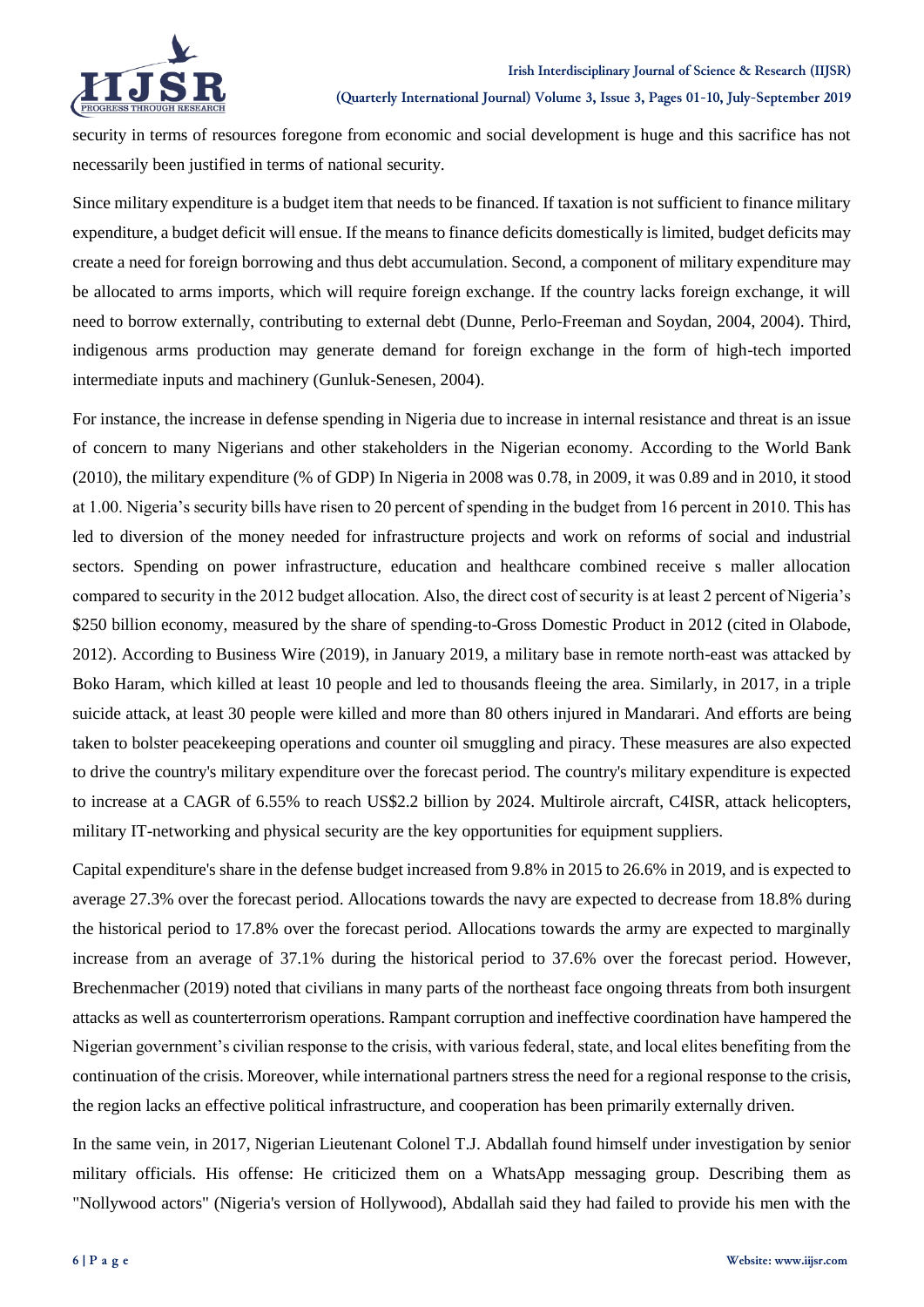

**(Quarterly International Journal) Volume 3, Issue 3, Pages 01-10, July-September 2019**

weapons and equipment they needed to fight Boko Haram, the militant group that has waged an armed insurgency in Nigeria since 2009. But if the colonel's criticisms are right, his men's scarce resources are not for lack of military spending. The Nigerian government has been increasing defense spending for years in its effort to stamp out Boko Haram. Furthermore, corruption in defense spending is not new in Nigeria. In 2015, when the country's current president, Muhammadu Buhari, took office, he launched an anti-corruption campaign throughout the government. As part of this, Vice President Yemi Osinbajo found that \$15 billion had been embezzled from the state through fraudulent arms deals under former President Goodluck Jonathan. His comments came five months after police arrested Sambo Dasuki, Nigeria's former national security adviser, who is accused of stealing \$2 billion through fraudulent arms deals. Due to the magnitude of the corrupt charges, Dasuki remains in detention even though different courts have rule to be free but president Buhari refused that he constituted national threat to the country.

But despite Buhari's efforts to strengthen national security and defence, Mirren (2017) maintained that criticism from people like Abdallah suggests that corrupt officials are still siphoning money from the Nigerian military. One factor driving this, according to Transparency International, is the secrecy surrounding Nigeria's defense budget relative to other countries. "In any country, a proportion of spending must remain confidential for security reasons; typically 15 percent, including among states in conflict," the organization's report says. Yet Nigeria classifies nearly all defense contracts and budgets and considers any broadly defined security-related matter 'secret' by definition (Ibid). This secrecy, which prevents journalists and civil society organizations from scrutinizing military spending, is a hangover from when Nigeria was under military rule. According to Transparency International, officials have given members of Buhari's party the option to pay fines to avoid fraud charges in relation to defense spending. Nigeria's international allies, the organization notes, continue to give money to Nigeria, despite a lack of transparency about how the government spends it. However, the fight against insurgent (Boko haram) in Nigeria, recently had beginning to yield positive result due to availability of sophisticated weapons. According to Kabiru Marafa, I do not even mind if we spent the entire budget or entire the Central Bank of Nigeria to end insurgency in our country. But we must be sincere in the application of the money for the purpose for which it was released. He further stated that, the complaints of the military personnel on ground at the north-eastern state. They are alleged that their warfare was not being adequately taken care of those charges to do so, that the diversion of foreign exchange for military expenditure on the long run will redefine the troublesome in the regime (John and Aborisade, 2015). On the other hand the military may provide security from threats, encourage foreign investment, and have links with foreign powers with an interest in the region that can be beneficial to trade, investment and aid. However, this must be weighed against the possibility of involvement in conflict and the damaging effects multinational investment and aid can have on weak client economies (Smith and Smith, 1980).

#### **THE WAY FORWARD**

 $\triangleright$  Government must be true to its people-focused security agenda, seek to implement this agenda in a collective way, involving the public, the media and those other units of the society that have the capacity to provide relevant information for the achievement of national security goals.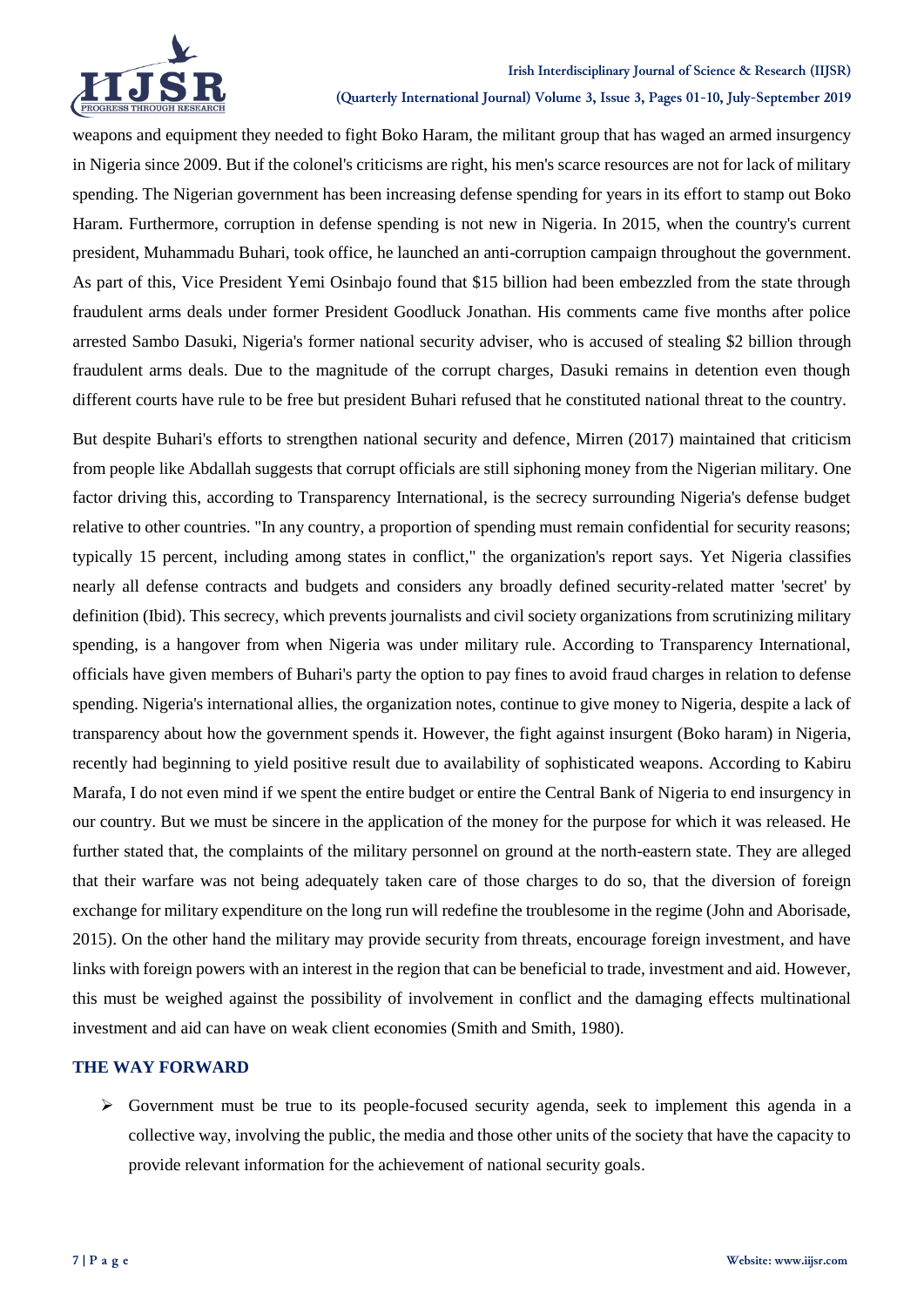

- $\triangleright$  Restoring services to build trust in government. A first theory of change is that restoring local government and basic service delivery will help foster greater citizen trust in government and improve perceptions of state responsiveness. Prevailing accounts of the conflict suggest that government neglect and weak service provision across the northeast were key factors driving community support for Boko Haram.
- $\triangleright$  While the present administration demonstrated a strong will to combat financial corruption, effort must be put on ground to ensure that the crusade is non-selective either on the basis of ethnic, political, sectional or religious in the military and beyond.
- $\triangleright$  Lack of transparency in particular creates high vulnerability for corruption, especially in arms procurement processes. Therefore, government should embark on quarterly auditing and covered by independent bodies in Nigeria.
- $\triangleright$  Above all, security should be given the needed attention.. No country ever flourishes amidst insecurity. Therefore, government must find out the roots causes of insurgency, kidnapping, youth restiveness in the Geo-political zones and dialogue with genuine leaders of the militants groups in an attempt to have a long time solution to insecurity in Nigeria. This is one of the best ways of attracting investors for development.
- $\triangleright$  The present administration under the leader of president Buhari should come up with a clear economy blue print via the economy think tank to pave way for economy diversification for sustainable development.

### **CONCLUSION**

The objective of this paper has been to examine the effects of diverting scarce foreign exchange for military uses including running of domestic arms production industries. Weapons purchased with scarce foreign exchange lead to the availability of fewer resources for the import of investment goods essential for self-sustaining growth. On one hand, external financing of defence expenditures would reduce the short-run sacrifices often associated with military expenditures. On the other hand, it appears that international lenders such as the International Monetary Fund (IMF) may be increasingly inclined to restrict lending to countries with high levels of defence expenditures. Large-scale armaments spending can benefit specific industries within the national economy. But more often than not, it leads to diversion of resources from other groups in society and weakens the economy. Thus, the availability of foreign exchange is an important pre-condition for the development of an armaments industry. Foreign exchange is needed in order to acquire arms, initially through importation, and, once domestic production has started, to support it through the import of foreign components and materials.

#### **REFERENCES**

Abdunasser D (2014), "Military Burden and Economic Growth: Evidence from a Multivariate Cointegration Analysis" J Glob Econ 2014, Vol 2(3): 119 DOI: 10.4172/2375-4389.1000119.

Akinjide (2013).` The Challenges of Insecurity in Nigeria: A Thematic Exposition. Interdisciplinary Journal of Contemporary Research in Business.Vol3No 8.

Alexander .Y (2013), "Terrorism in North Africa & the Sahel in 2012: Global Reach & Implications". Director, Inter-University Center for Terrorism Studies.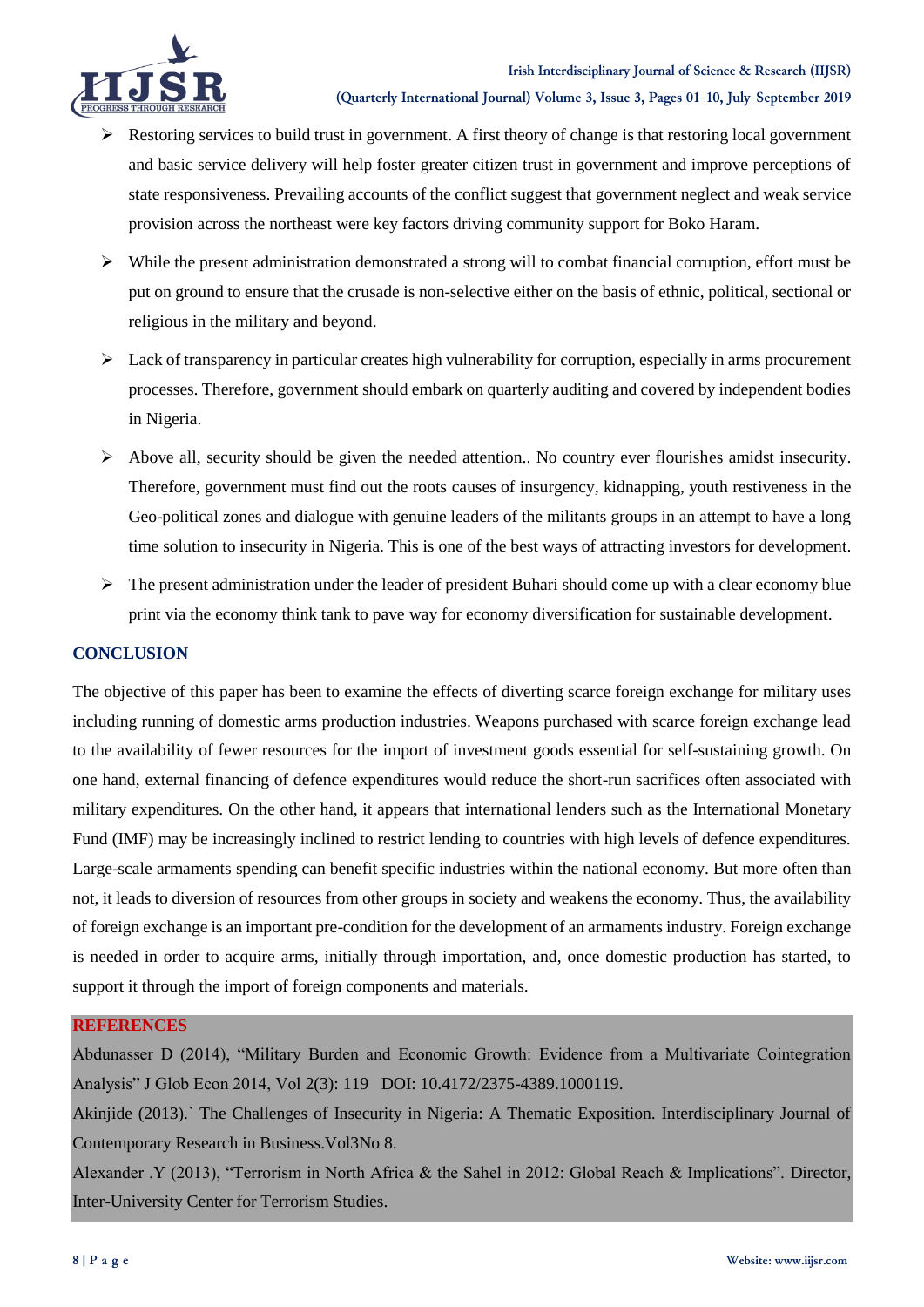

Anthony, I. (1992), "The "Third Tier" Countries: Production of major Weapons. In Arms Industry Limited", ed. Herbert Wulf. Oxford: Oxford University Press.

Asimiyu G. A and Francis O. A (2013), "Channelling The Nigeria's Foreign Exchange Reserves into Alternative Investment Outlets: A Critical Analysis" International Journal of Economics and Financial Issues Vol. 3, No. 4, 2013, pp.813-826 ISSN: 2146-4138.

Ayoob, M (1991), "The Security Problematic of the Third World" World Politics.

Ayoob, Mohammed. 1995. The Third World Security Predicament: State Making, Regional Conflict, and the International System. Boulder, CO: Lynne Rienner.

Ball, N (1988),"Security and Economy in the Third World" Princeton: Princeton University Press. Barnett, Michael. 1990. High Politics is Low Politics: The Domestic and Systemic Sources of Israeli Security Policy, 1967-1977. World Politics.

Barnett, M (1992), "Confronting the Costs of War: Military Power, State, and Society in Egypt and Israel. Princeton: Princeton University Press.

Beattie A (2018) "How Military Spending Affects the Economy"

https://www.investopedia.com/articles/investing/072115/how-military-spending-affects-economy.asp

Beck, N (1995),"What to Do (and Not to Do) with Time-Series Cross- Section Data". American Political Science Review.

Benoit E (1978) Defense and Economic Growth in Developing Countries. Econ Dev Cult Change.

Bitzinger, R. A (1994), "The Globalization of the Arms Industry: The Next proliferation Challenge. International Security.

Brauer, J (1991),"Arms Production in Developing Nations: The Relation to Industrial Structure, Industrial Diversification, and Human Capital Formation. Defence Economics.

Brechenmacher S (2019), "Stabilizing Northeast Nigeria after Boko Haram" https://carnegieendowment.org/2019/05/03/stabilizing-northeast-nigeria-after-boko-haram-pub-79042

Bruck, Tilman, 2000. "The Economics of Civil War in Mozambique", in Brauer, Jurgen& Keith Hartley, ed., The Economics of Regional Security: NATO, the Mediterranean and Southern Africa. Harwood Academic Publishers: Brzoska, M (1983), "The Military Related External Debt of Third World Countries", Journal of peace Research

Brzoska, M (1989), "The Impact of Arms Production in the Third World. Armed Forces and Society

Business Wire (2019), "The \$1.6 Billion Nigerian Defense Industry, 2019 to 2024: Market Attractiveness,

Competitive Landscape and Forecasts"https://www.businesswire.com/news/home/20190322005154

/en/1.6-Billion-Nigerian-Defense-Industry-2019-2024

David H (1983), "The Soviet Union", in the Structure of Defence Industry, Nicole Ball and Milton Leitenberg, eds. (New York, St. Martin's Press.

Herbert Wulf (2001), "Developing Countries", in The Structure of Defense Industry, Nicole Ball and Milton Leitenberg, eds. (New York, St. Martin's Press

Kennedy, Gavin. 1974. The Military in the Third World. New York: Charles Scribner"s Sons. Looney, R. E (1989, "The Influence of Arms Imports on Third World Debt", Journal of Developing Area